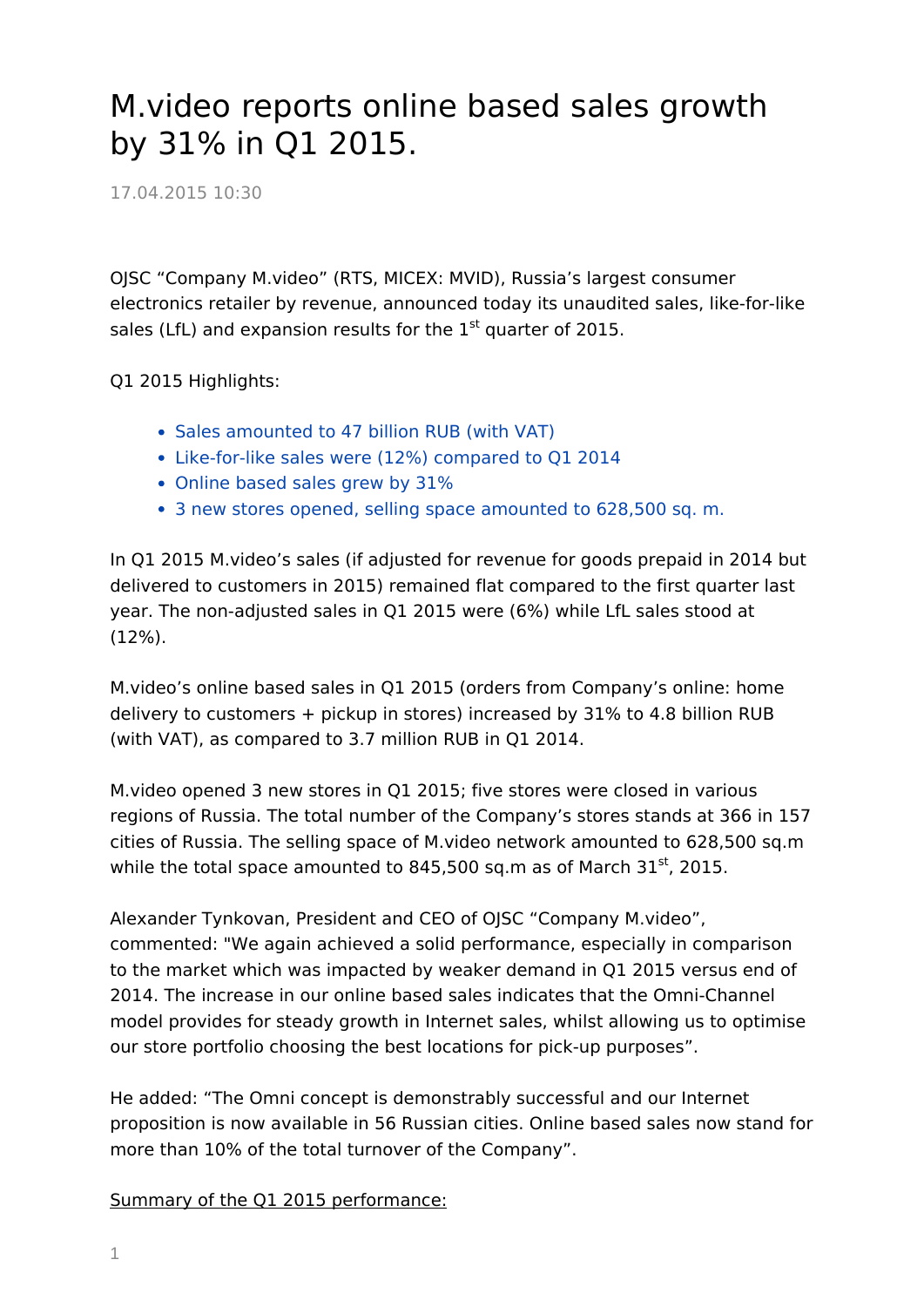## **Sales**

|                                   | Q1 2015 | O1 2014 |  |
|-----------------------------------|---------|---------|--|
| RUB million, with VAT (adjusted)* | 47,035  | 47,076  |  |
| <b>RUB million, with VAT</b>      | 44,094  | 47,076  |  |
| <b>RUB million, without VAT</b>   | 37,368  | 39,895  |  |

Online Based Sales (Home delivery + Pick-up)

|                                 | 2015<br>⌒" | 2014<br>╯∸ |  |
|---------------------------------|------------|------------|--|
| RUB million, with VAT           | +,779      | 3,654      |  |
| <b>RUB million, without VAT</b> | 4,049      | 3,097      |  |

## LfL Sales Performance\*\*

|                | Q1 2015 LfL Dynamics |
|----------------|----------------------|
| Russian rubles | (12%)                |

Expansion

|                      | As of         | As of            |  |  |  |  |
|----------------------|---------------|------------------|--|--|--|--|
|                      | 31 March 2015 | 31 December 2014 |  |  |  |  |
| Stores               | 366           | 368              |  |  |  |  |
| Selling space, sq. m | 628,500       | 630,500          |  |  |  |  |
| Total space, sq. m   | 845,500       | 848,500          |  |  |  |  |

 \* - the sales amount was adjusted for 2,941 (2,492 without VAT) million RUB recognized as revenue in January 2015 in accordance with IFRS; this amount was classified as prepayment in 2014 having physical delivery made in 2015 and recorded as revenue in January when products were delivered to customers.

\*\* - LfL data is based upon a comparison of stores open at January 1, 2014 and not closed for more than two weeks or permanently, or expanded or downsized by >20% of total space.